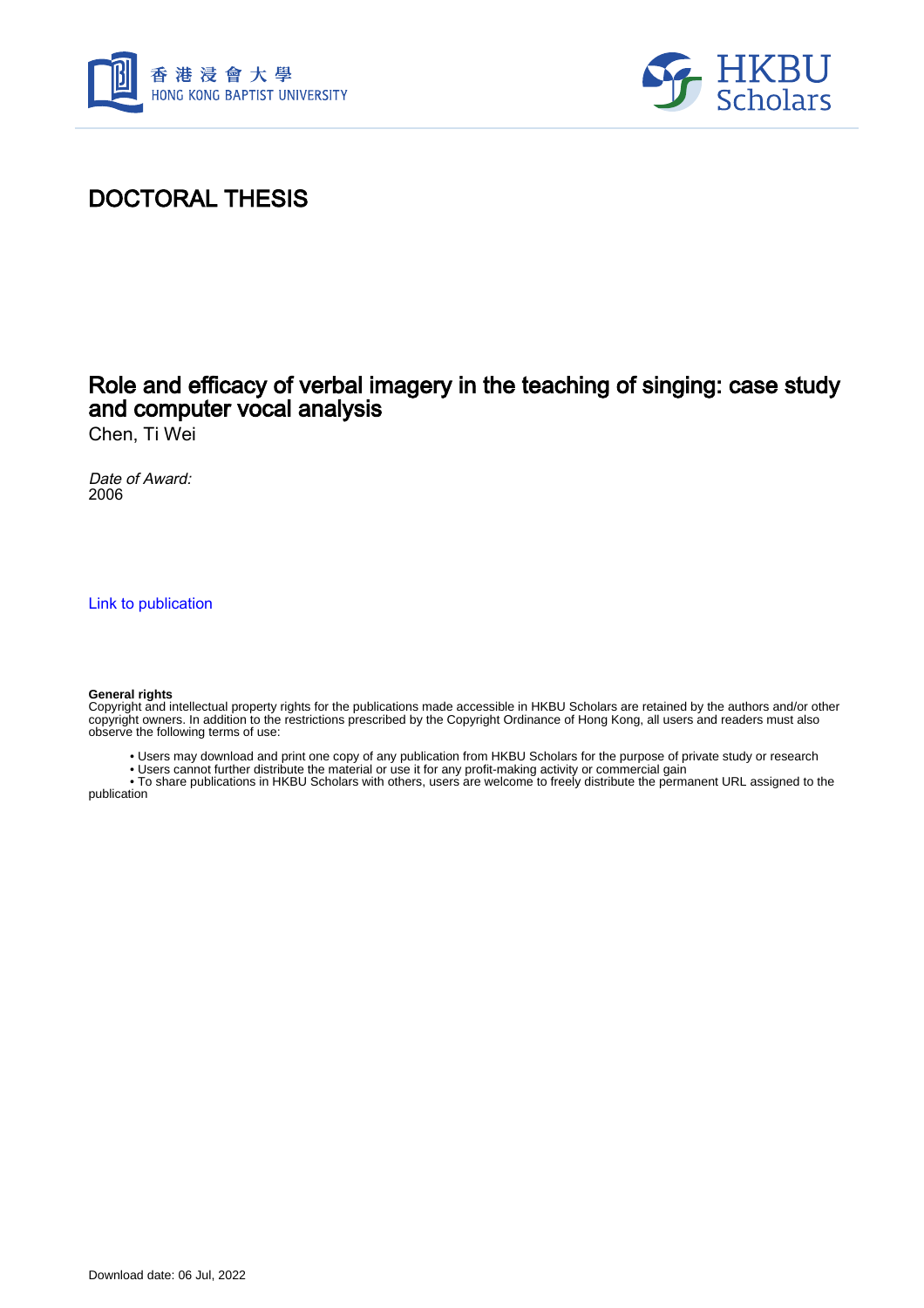# **Role and Efficacy of Verbal Imagery in the Teaching of Singing:**

**Case Study and Computer Vocal Analysis** 

## **CHEN Ti Wei**

# **A thesis submitted in partial fulfillment of the requirements**

**for the degree of** 

**Doctor of Philosophy** 

**Principal Supervisor: Prof. Manny Brand** 

## **HONG KONG BAPTIST UNIVERSITY**

**May 2006**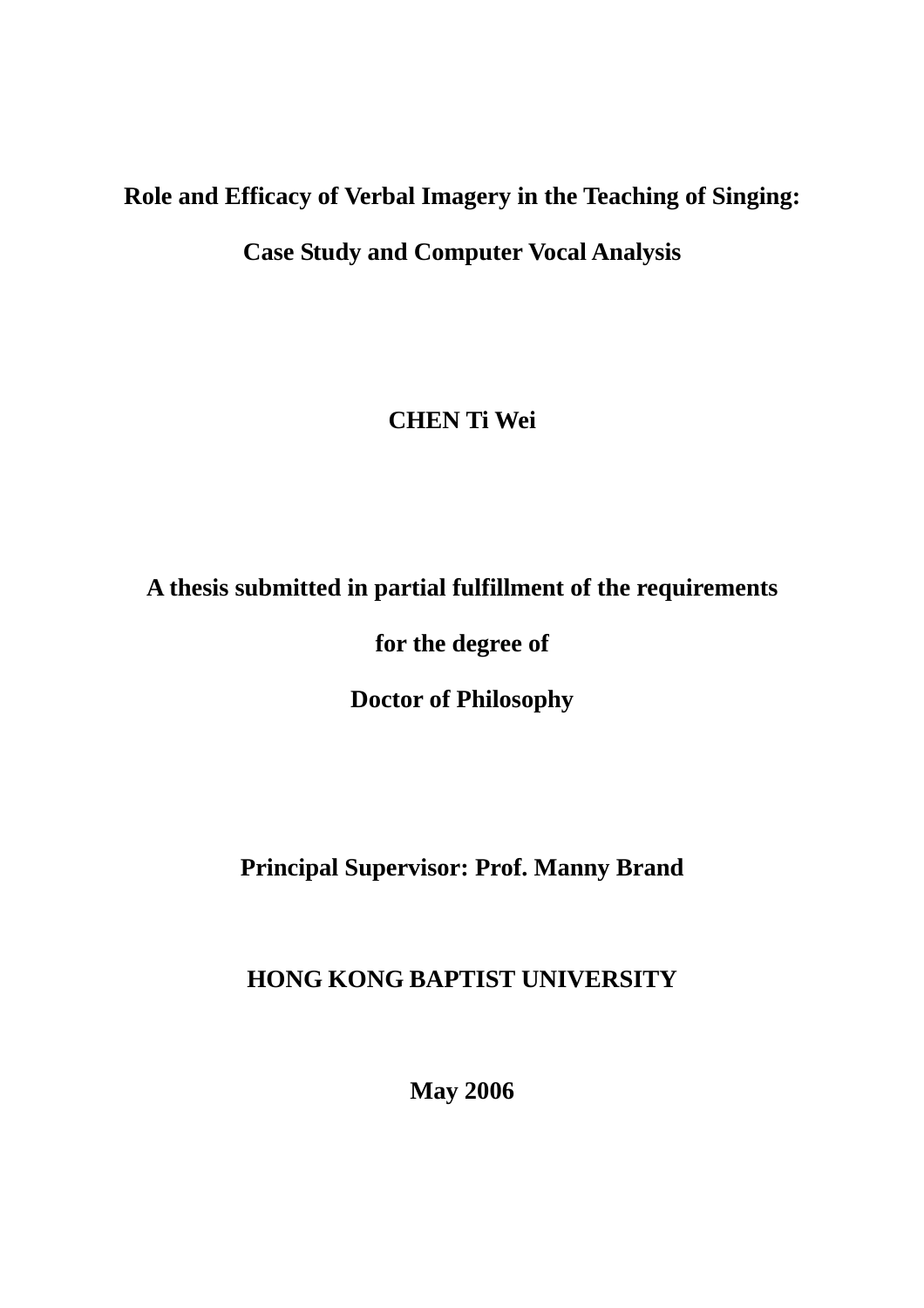#### ABSTRACT

 Voice teachers and vocal pedagogical literature cite verbal imagery (e.g., "sing as if you are biting an apple") as a commonly used teaching tool for communicating desirable physical sensations, vocal characteristics, musical interpretations, and concepts of vocal production as well as appropriate vocal quality. While both practitioners and researchers consider verbal imageries to be a fundamental means of communication in contemporary voice teaching and learning, there apparently is no identified systematic research of the role and efficacy of verbal imagery in the teaching of singing.

Thus, the purpose of this study was to identify the role and efficacy of verbal imagery in the teaching of voice based on the use of observations and interviews of four selected voice teachers and computer acoustic analysis of four selected undergraduate vocal students. Utilizing these two seemingly disparate research approaches offers the advantages of obtaining data and insights based on the pedagogical wisdom and practical experience of voice teachers along with the technical objectivity of computer acoustic analysis.

Results based on this study show that voice teachers used verbal imagery on a regular basis, on average every 5 to 9 minutes, during observed lessons, with verbal imagery used less frequently with advanced students. Of the four types of verbal imagery examined (viz., physiological-object imagery, physiological imagery, musical conceptual imagery, and non-musical conceptual imagery), non-musical imageries were used the most, followed by physiological imagery, physical-object imagery, then musical conceptual imagery. Findings also show that when student's singing did not show any obvious improvement after using verbal imagery, these voice teachers often used the same verbal imagery but with slight modification or variations in wording and description in enhancing the potential efficacy of verbal imagery in voice teaching and learning.

During the interview phrase of the study, the voice teachers felt verbal imageries can by-pass complicated explanations of physiological aspects of vocal tract, and evoke physiological movements in correcting vocal problems. Moreover, these voice teachers stated that verbal imagery works most effectively when asserted spontaneously, because they believed that each specific verbal imagery is designed and targeted to solve a particular vocal problem according to individual student's ability and need.

Furthermore, the voice teachers advocated three steps in utilizing verbal imagery: 1) identify vocal problem; 2) give verbal instruction/imagery; and 3) correct singing technique and musical interpretation. Findings also show that there are two common methods of employing verbal imagery in the teaching of voice: a) develop a teaching/learning theme during a lesson (i.e., use of the same verbal imagery to solve a particular vocal problem); and b) adapt several different verbal imageries to tackle one particular vocal problem.

The portion of the study using computer acoustic analysis used the Computerized

ii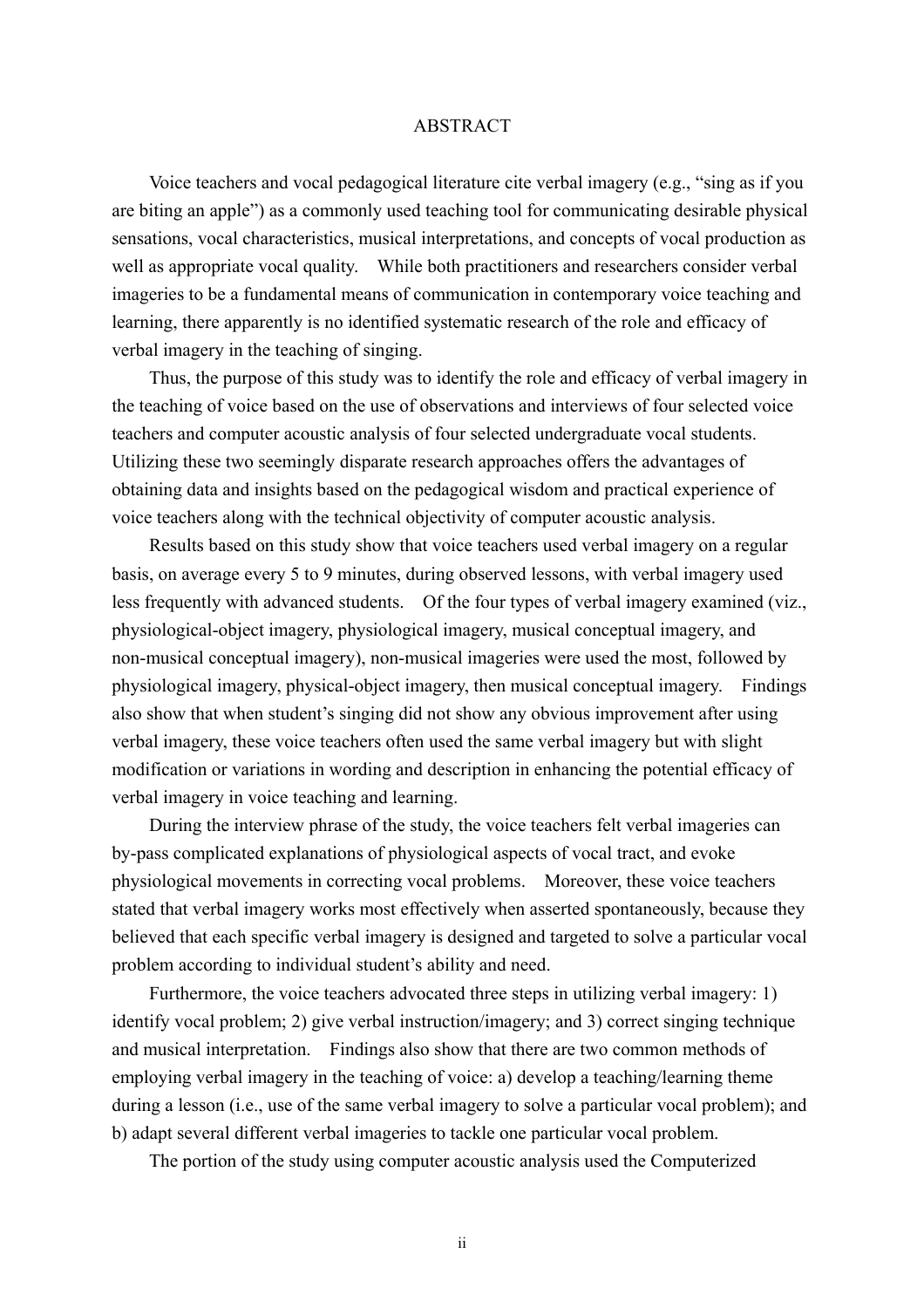Speech Laboratory (CSL) 4100 in examining collected singing samples on pre and post exposure to selected verbal imageries with a particular focus on measures of vocal intensity. Although no statistical difference between pre- and post-treatment of verbal imagery for group data was detected by *t* tests, individual student-subject data, however, shows that verbal imagery is effective on a case by case basis with demonstrated improvement of sound pressure level, pitch accuracy, and singing power ratio.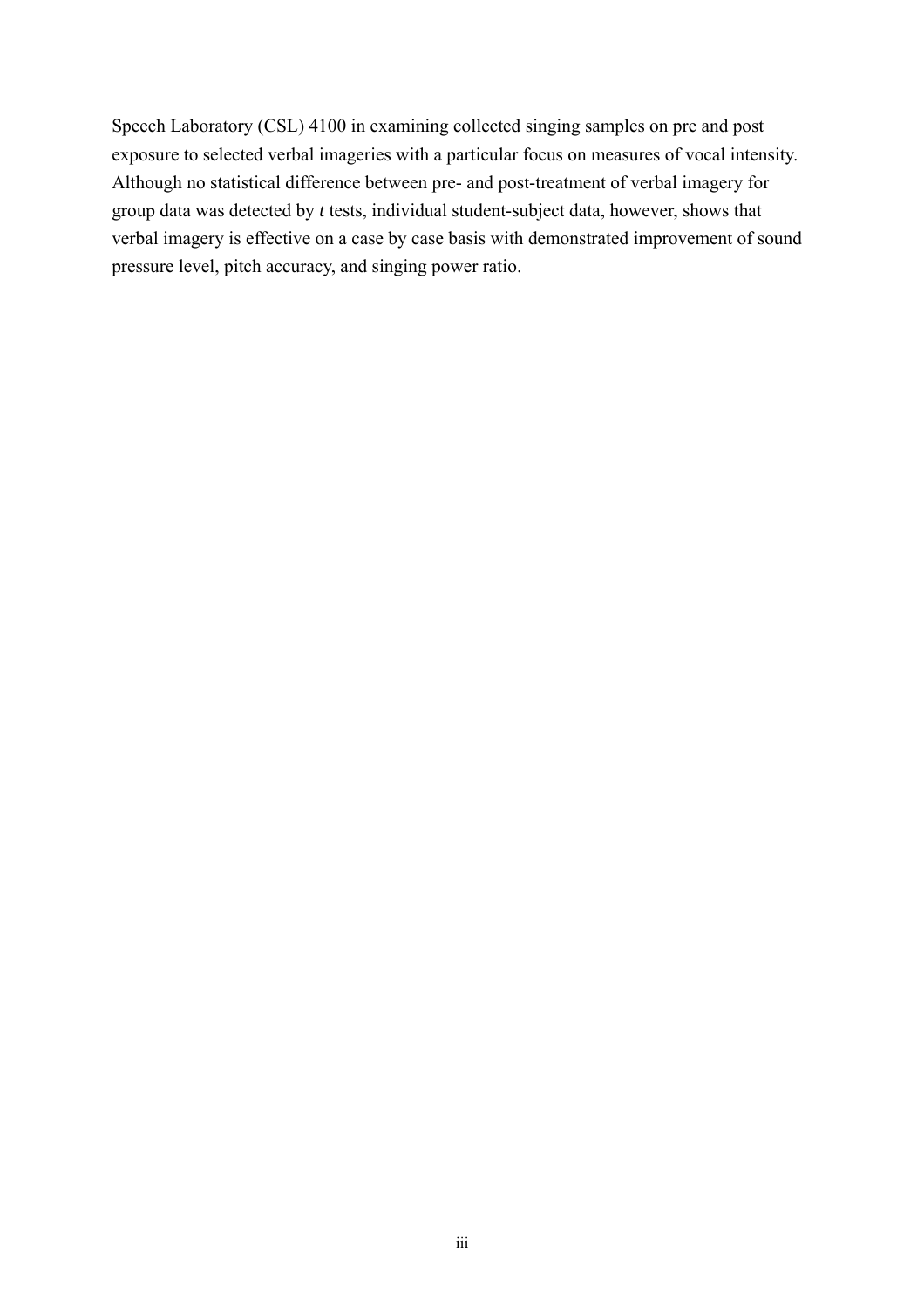### TABLE OF CONTENTS

#### Page

#### Chapter

| $\mathbf{I}$ | Introduction              |
|--------------|---------------------------|
|              |                           |
|              |                           |
|              |                           |
|              |                           |
|              |                           |
|              |                           |
| $\mathbf{I}$ | <b>Related Literature</b> |
|              |                           |
|              |                           |
|              |                           |
|              |                           |
|              |                           |
|              | a)                        |
|              | b)                        |
|              | $\mathbf{c})$             |
|              | $\rm d$                   |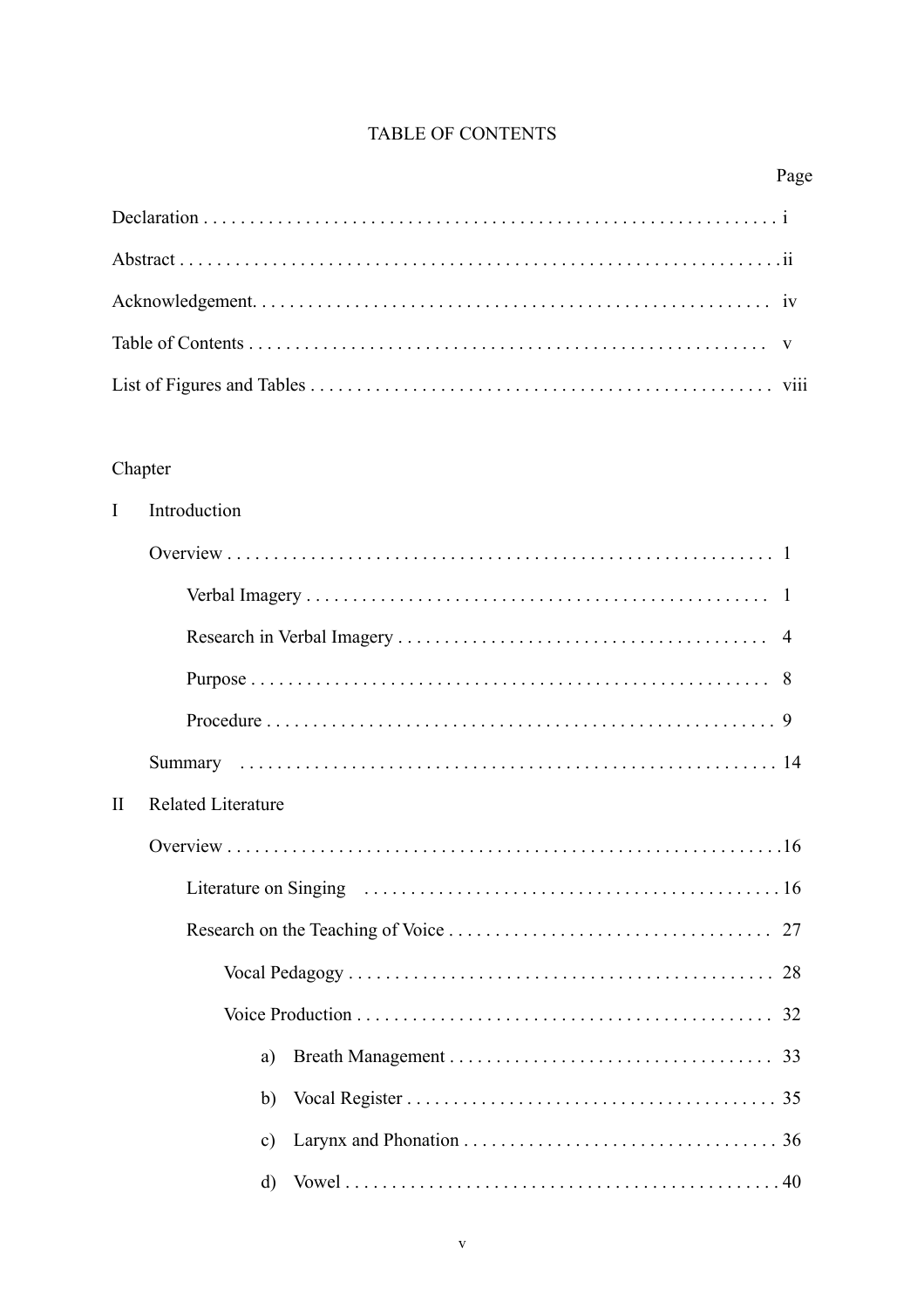|     | e)                                                                          |
|-----|-----------------------------------------------------------------------------|
|     |                                                                             |
|     |                                                                             |
|     |                                                                             |
|     |                                                                             |
|     |                                                                             |
| III | Methodologies                                                               |
|     |                                                                             |
|     |                                                                             |
|     |                                                                             |
|     |                                                                             |
|     | Figure 1:                                                                   |
|     |                                                                             |
|     |                                                                             |
|     |                                                                             |
|     |                                                                             |
|     |                                                                             |
|     | Selected Verbal Imagery for Acoustic Analysis 97<br>Figure 2:               |
|     | Script of Data Collection for Acoustic Analysis 98<br>Figure 3:             |
|     | Order of Selected Verbal Imagery vs. Four Student-subjects 100<br>Figure 4: |
|     |                                                                             |
|     |                                                                             |
| IV  | Analysis and Findings                                                       |
|     |                                                                             |
|     |                                                                             |
|     | Frequency of Verbal Imagery for Observed Subjects 107<br>Table 1:           |